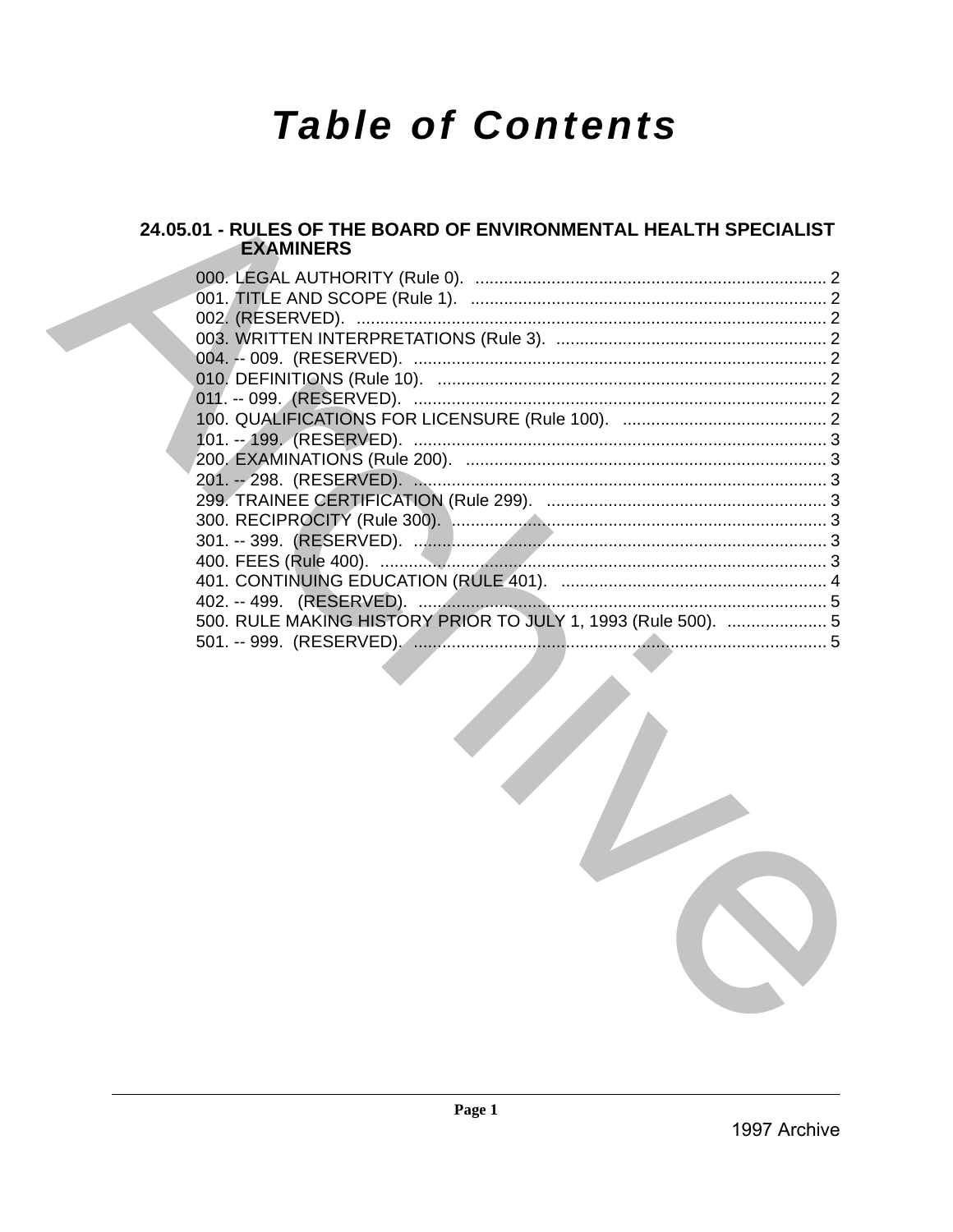#### **IDAPA 24 TITLE 05 Chapter 01**

# <span id="page-1-0"></span>**24.05.01 - RULES OF THE BOARD OF ENVIRONMENTAL HEALTH SPECIALIST EXAMINERS**

#### <span id="page-1-1"></span>**000. LEGAL AUTHORITY (Rule 0).**

These rules are hereby prescribed and established pursuant to the authority vested in the Board of Environmental Health Specialist Examiners by the provisions of Sections 54-2403 and 54-2405, Idaho Code. (7-1-93)

#### <span id="page-1-2"></span>**001. TITLE AND SCOPE (Rule 1).**

These rules shall be cited as IDAPA 24, Title 05, Chapter 01, "Rules of the Board of Environmental Health Specialist Examiners." (7-1-93)

#### <span id="page-1-3"></span>**002. (RESERVED).**

#### <span id="page-1-4"></span>**003. WRITTEN INTERPRETATIONS (Rule 3).**

The board may have written statements which pertain to the interpretation of the rules of this chapter. Such interpretations, if any, are available for public inspection and copying at cost in the main office of the Bureau of Occupational Licenses.

#### <span id="page-1-5"></span>**004. -- 009. (RESERVED).**

#### <span id="page-1-6"></span>**010. DEFINITIONS (Rule 10).**

01. Board. The Board of Environmental Health Specialist Examiners, as prescribed in Section 54-<br>Idaho Code. (7-1-93)  $2401(d)$ , Idaho Code.

<span id="page-1-7"></span>**011. -- 099. (RESERVED).**

#### <span id="page-1-8"></span>**100. QUALIFICATIONS FOR LICENSURE (Rule 100).**

| Applicants for license to practice as an Environmental Health Specialist in Idaho must: |  | $(7-1-93)$ |
|-----------------------------------------------------------------------------------------|--|------------|
|                                                                                         |  |            |
|                                                                                         |  |            |

01. Moral Character. Be of good moral character. (7-1-93)

02. Education and Experience. Have education and experience as prescribed in Title 54, Chapter 24, Idaho Code. (7-1-93) Idaho Code. (7-1-93)

03. Baccalaureate Degree. A baccalaureate degree in Environmental Health, Sanitary Science, Environmental Science or comparable degrees with a minimum of twenty (20) semester hours or thirty (30) quarter hours in environmental health shall be considered as equivalent to a baccalaureate degree in Public Health for purposes of licensing as an Environmental Health Specialist. Reference Section 54-2408, Idaho Code. (7-1-93) 24.05.01 - RULES OF THE BOARD OF ENVIRONMENTAL HEALTH SPECIALIST EXAMINERS<br>
1998. LIMÉN LA TRIORITY (Rebe),<br>
These since the control of the material special of the material special of the control of the control of the sin

04. Credentials. Credentials to be filed by all applicants. (7-1-93)

a. An application shall be completed by all applicants for licensure upon a form prescribed by the Board of Environmental Health Specialist Examiners. The application is for permanent filing and will not be returned.  $(7-1-93)$ 

b. All applications shall be accompanied by an unmounted photograph, size 3 inches by 3 inches (3" x 3") (head and shoulders), taken not more than one (1) year prior to date of original application, which fact shall be attested to by the applicant's signature across the bottom of the picture and attested before a public official authorized to administer oaths. (7-1-93) to administer oaths.

c. The application shall be accompanied by transcripts showing all college or university education ees granted. (7-1-93) and degrees granted.

d. Application form shall show record of employment since leaving college or university, starting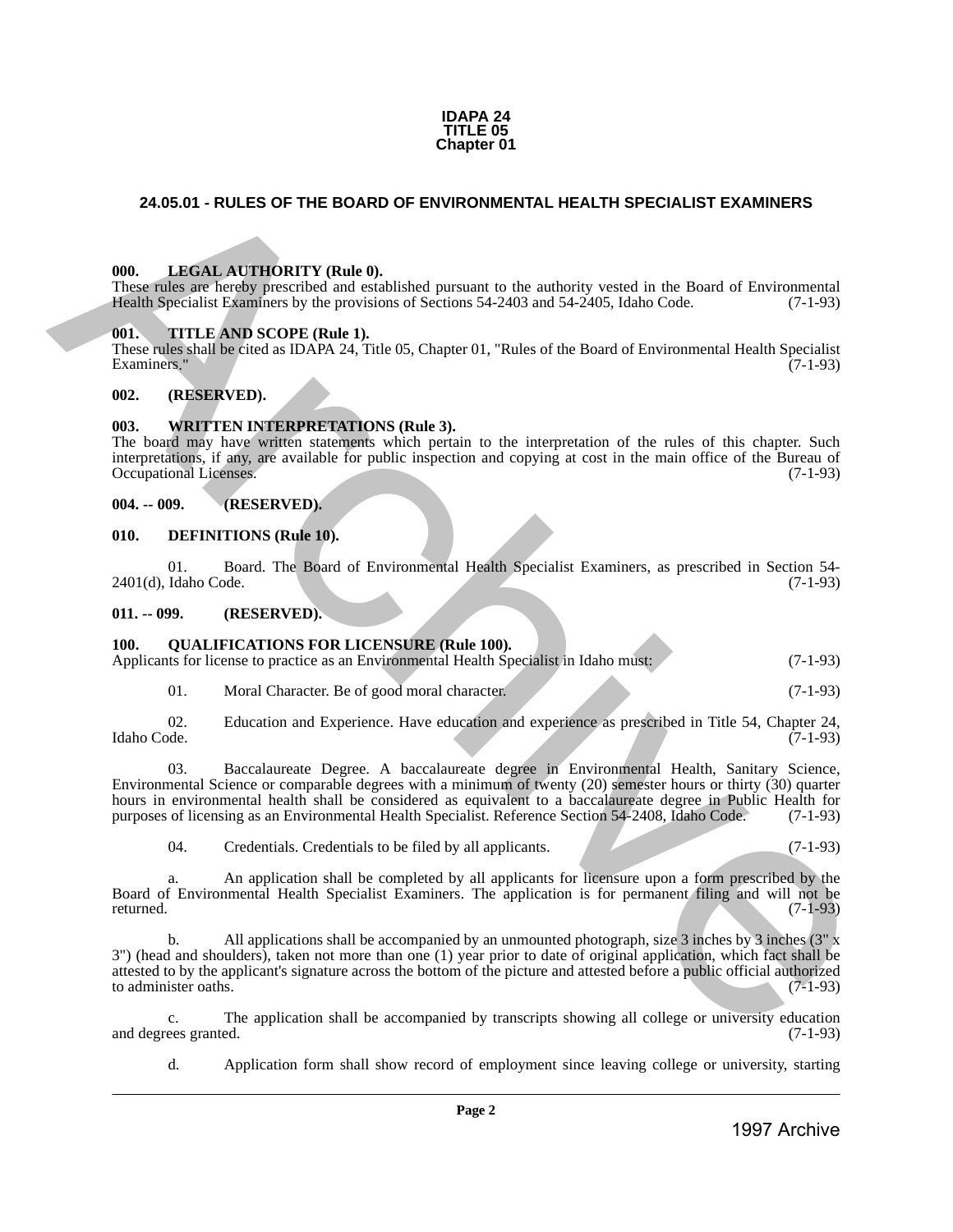with present employment and listing employment record in reverse order. (7-1-93)

e. Applicants who are currently registered as environmental health specialist trainees shall furnish recommendations from supervisor. (7-1-93)

f. Recommendations from three (3) individuals excluding close relatives. (7-1-93)

# <span id="page-2-0"></span>**101. -- 199. (RESERVED).**

# <span id="page-2-1"></span>**200. EXAMINATIONS (Rule 200).**

Location and Time. Examinations for license of an Environmental Health Specialist and Environmental Health Specialist Trainee in the state of Idaho shall be held annually at the Bureau of Occupational Licenses, Boise, Idaho, and such other dates and places as may be required and designated by the Board of Examiners. (7-1-93)

02. Deadline. Applications for examination must be received by the Bureau of Occupational Licenses<br>
(7-1-93) sixty  $(60)$  days prior to examination.

Content of Exam. No applicant will be considered in substantial conformance with the basic policies and principles set forth in the Environmental Health Specialist Act until he has successfully passed the prescribed examination. The examination shall consist of The National Environmental Health Association written examination and/or such other written or oral examination as may be determined by the Board. There will be no refund if the examination is failed. (7-1-97) with particular indices the interesting experiment the collective of the interesting interest of the interest of the interest of the interest of the interest of the interest of the interest of the interest of the interest

04. Passing Score. The passing score in the examination shall be that established by the testing entity.

(7-1-97)

#### <span id="page-2-2"></span>**201. -- 298. (RESERVED).**

# <span id="page-2-3"></span>**299. TRAINEE CERTIFICATION (Rule 299).**

An applicant who has successfully completed the examination and who is otherwise qualified for licensure as an environmental health specialist as a trainee may apply for a certification of registration in order to complete the experience requirement set forth in Section 54-2408, Idaho Code. (3-23-95)

| 01. | Fee. A twenty-five dollar (\$25) fee must accompany the application. |  |  |  | $(3-23-95)$ |
|-----|----------------------------------------------------------------------|--|--|--|-------------|
|-----|----------------------------------------------------------------------|--|--|--|-------------|

02. Certification of Registration. The certification of registration which will be issued to such an applicant will not remain in effect for any period longer than that specifically required to obtain the experience referred to in 54-2408, Idaho Code, and in no case will it be in effect for a period longer than three (3) years.

(3-23-95)

03. Maximum Number of Certificates. No more than two (2) certificates of registration will be issued to any applicant. A qualified applicant will receive an initial certification of registration and will be entitled to apply<br>for one additional certification of registration only if necessary to complete the experience requ for one additional certification of registration only if necessary to complete the experience requirement.

# <span id="page-2-4"></span>**300. RECIPROCITY (Rule 300).**

Reciprocity may be arranged by the Board through the Bureau of Occupational Licenses with states having substantially equal requirements. All applications for licensure by reciprocity must be reviewed and approved by the Board. (7-1-93)  $Board.$  (7-1-93)

# <span id="page-2-5"></span>**301. -- 399. (RESERVED).**

# <span id="page-2-6"></span>**400. FEES (Rule 400).**

Fee to Accompany Application. Every application must be accompanied by the application fee examination fee or reciprocity fee whichever is appropriate. (7-1-93) together with the examination fee or reciprocity fee whichever is appropriate.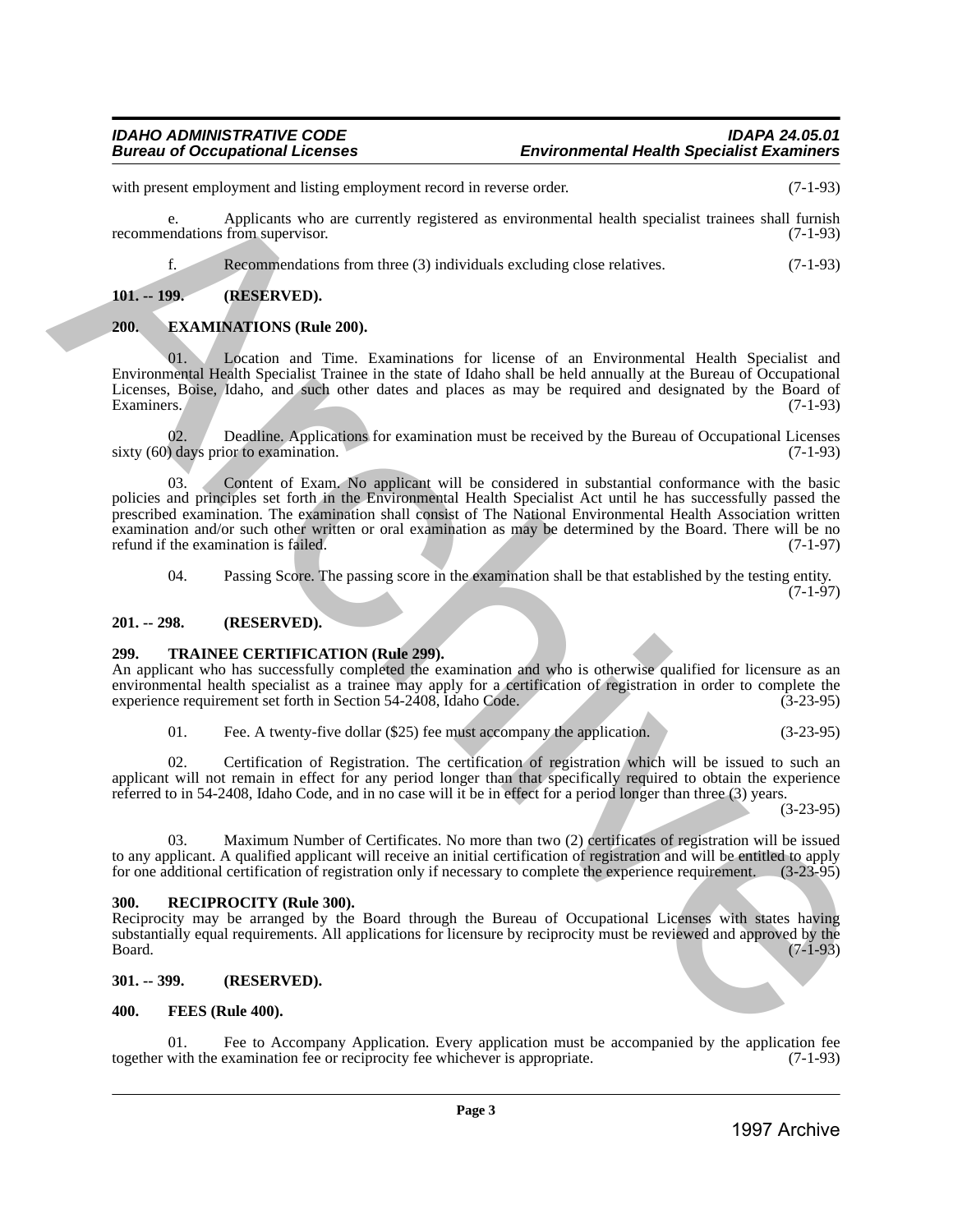| 03.     | Fee Schedule. As required by law, the Board has established the following fees: | $(7-1-93)$ |
|---------|---------------------------------------------------------------------------------|------------|
| $a_{-}$ | Annual renewal fee - Sixty dollars (\$60).                                      | $(7-1-97)$ |
|         | Application fee - Twenty-five dollars (\$25).                                   | $(7-1-93)$ |

|    | Reexamination fee - Seventy-five dollars (\$75). | $(7-1-93)$ |
|----|--------------------------------------------------|------------|
| e. | Reciprocity fee - Seventy-five dollars (\$75).   | $(7-1-93)$ |
|    | Certificate fee - Five dollars (\$5).            | $(7-1-93)$ |

| -05. | Fees are not Refundable. Fees are not refundable. | $(7-1-93)$ |
|------|---------------------------------------------------|------------|
|      |                                                   |            |

# <span id="page-3-0"></span>**401. CONTINUING EDUCATION (RULE 401).**

|                     | application as in the case of one applying for the first time. |                                                                                                                                                                                                                                                                                  |                                                                                                       |
|---------------------|----------------------------------------------------------------|----------------------------------------------------------------------------------------------------------------------------------------------------------------------------------------------------------------------------------------------------------------------------------|-------------------------------------------------------------------------------------------------------|
|                     | 03.                                                            | Fee Schedule. As required by law, the Board has established the following fees:                                                                                                                                                                                                  | $(7-1-93)$                                                                                            |
|                     | a.                                                             | Annual renewal fee - Sixty dollars (\$60).                                                                                                                                                                                                                                       | $(7-1-97)$                                                                                            |
|                     | b.                                                             | Application fee - Twenty-five dollars (\$25).                                                                                                                                                                                                                                    | $(7-1-93)$                                                                                            |
|                     |                                                                | Examination/Reexamination fee - The examination/reexamination fee will equal that charged by<br>the national examining entity together with an additional twenty-five dollar (\$25) administration fee.                                                                          | $(7-1-97)$                                                                                            |
|                     | d.                                                             | Reexamination fee - Seventy-five dollars (\$75).                                                                                                                                                                                                                                 | $(7-1-93)$                                                                                            |
|                     | e.                                                             | Reciprocity fee - Seventy-five dollars (\$75).                                                                                                                                                                                                                                   | $(7-1-93)$                                                                                            |
|                     | f.                                                             | Certificate fee - Five dollars (\$5).                                                                                                                                                                                                                                            | $(7-1-93)$                                                                                            |
|                     | 04.<br>from trainee status.                                    | Certificate Fee. The certificate fee is required when changing to Environmental Health Specialist                                                                                                                                                                                | $(7-1-93)$                                                                                            |
|                     | 05.                                                            | Fees are not Refundable. Fees are not refundable.                                                                                                                                                                                                                                | $(7-1-93)$                                                                                            |
| 401.<br>licensure). |                                                                | <b>CONTINUING EDUCATION (RULE 401).</b><br>Each environmental health specialist licensed by the state of Idaho shall attend twenty-four (24) clock hours of<br>approved education courses in each two (2) year period (based on the July 1 renewal date and the year of original |                                                                                                       |
|                     |                                                                |                                                                                                                                                                                                                                                                                  |                                                                                                       |
|                     | 01.                                                            | Courses. Education courses must include training in topics such as but not limited to:                                                                                                                                                                                           |                                                                                                       |
|                     | a.                                                             | Milk and food sanitation.                                                                                                                                                                                                                                                        |                                                                                                       |
|                     | b.                                                             | Public and private water supply.                                                                                                                                                                                                                                                 |                                                                                                       |
|                     | c.                                                             | Water quality.                                                                                                                                                                                                                                                                   |                                                                                                       |
|                     | d.                                                             | Public and private wastewater management.                                                                                                                                                                                                                                        | $(3-23-95)$<br>$(3-23-95)$<br>$(3-23-95)$<br>$(3-23-95)$<br>$(3-23-95)$<br>$(3-23-95)$                |
|                     | e.                                                             | Water recreational facilities.                                                                                                                                                                                                                                                   |                                                                                                       |
|                     | f.                                                             | Air quality.                                                                                                                                                                                                                                                                     |                                                                                                       |
|                     | g.                                                             | Solid and hazardous waste management.                                                                                                                                                                                                                                            |                                                                                                       |
|                     | h.                                                             | Occupational health and safety.                                                                                                                                                                                                                                                  |                                                                                                       |
|                     | $\mathbf{i}$ .                                                 | Institutional health and safety.                                                                                                                                                                                                                                                 |                                                                                                       |
|                     | j.                                                             | Vector control.                                                                                                                                                                                                                                                                  |                                                                                                       |
|                     | k.                                                             | Noise control.                                                                                                                                                                                                                                                                   | $(3-23-95)$<br>$(3-23-95)$<br>$(3-23-95)$<br>$(3-23-95)$<br>$(3-23-95)$<br>$(3-23-95)$<br>$(3-23-95)$ |
|                     | 1.                                                             | Epidemiology.                                                                                                                                                                                                                                                                    | $(3-23-95)$                                                                                           |